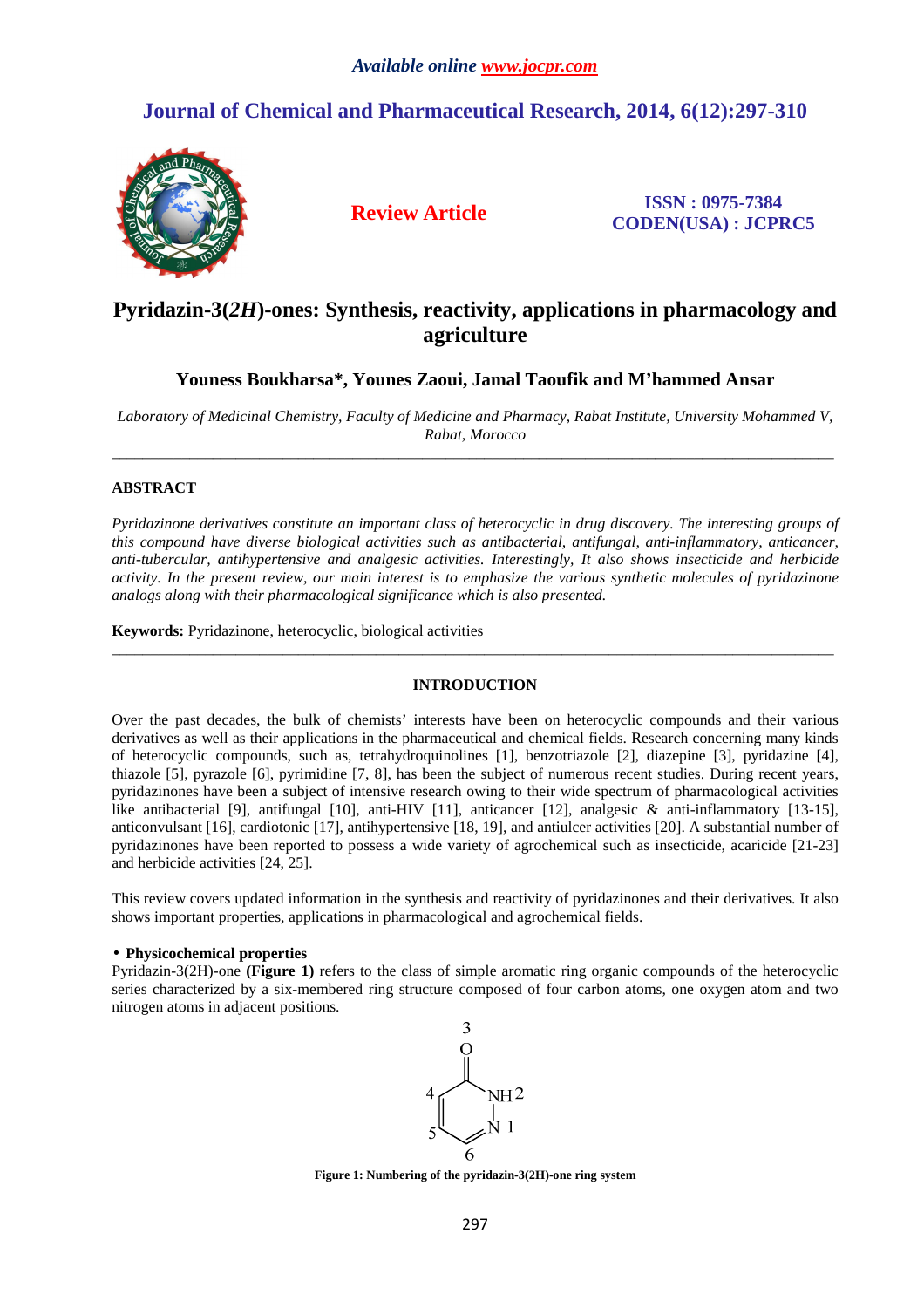Molecular Formula  $C_4H_4N_2O$ <br>Molecular Weight 96.09 g/mol Molecular Weight Melting Point 98-104  $\degree$ C Boiling Point  $101 °C$  (lit.) at 1.5 mmHg Appearance Solid

*\_\_\_\_\_\_\_\_\_\_\_\_\_\_\_\_\_\_\_\_\_\_\_\_\_\_\_\_\_\_\_\_\_\_\_\_\_\_\_\_\_\_\_\_\_\_\_\_\_\_\_\_\_\_\_\_\_\_\_\_\_\_\_\_\_\_\_\_\_\_\_\_\_\_\_\_\_\_*

#### • **Tautomerism of pyridazinone**

The concept of tautomerizations is called tautomerism, which results in the formal migration of a hydrogen atom or proton, accompanied by a switch of a single bond and its adjacent double bond **(Scheme 1)** [26-28].



Saeed Reza Emamian et al. [29] reported a theoretical study of the solvent effects on the tautomerization process of the simplest **pyridazinone 1** into **pyridazol 2**, using DFT methods at the B3LYP/6-311++G\*\* level of theory **(Scheme 2)**. In the gas phase two mechanisms for the hydrogen transfer have been investigated. Two of them were taken into consideration in this process: **(i)** one in which the hydrogen is directly transferred from the nitrogen to the oxygen atom through the synchronous **TS12** (transition state12); and **(ii)** another one in which a double hydrogen transfer takes place via **TS1122** (transition state1122) upon formation of the corresponding dimer **(Scheme 3)**. The former requires a very high activation energy of 42.64 kcal/mol as a consequence of the strain associated with the formation of the four-membered **TS12**, while the latter requires a much lower activation energy, 14.66 kcal/mol. A combined explicit and implicit solvation model, for protic and aprotic polar solvents, is used in order to analyze the solvent effects on the tautomerization. This study allows the establishment of the requirement to use protic polar solvents in order to reduce the high activation energy associated with TS12.



**Pyridazin-3(2H)-one (1) Pyridazin-3-ol (2)**

**Scheme 2: The tautomeric equilibrium investigated in this work**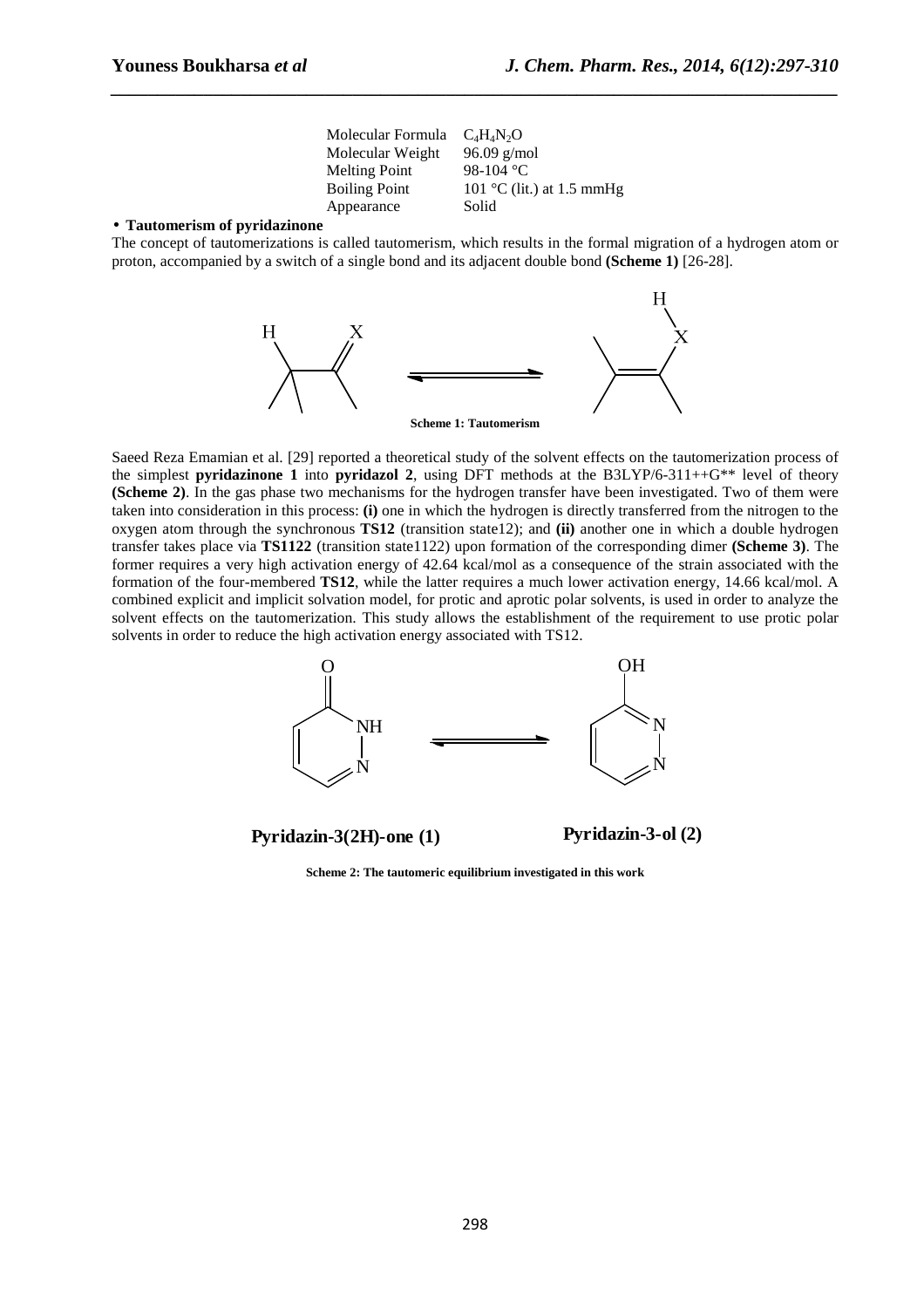R2



*\_\_\_\_\_\_\_\_\_\_\_\_\_\_\_\_\_\_\_\_\_\_\_\_\_\_\_\_\_\_\_\_\_\_\_\_\_\_\_\_\_\_\_\_\_\_\_\_\_\_\_\_\_\_\_\_\_\_\_\_\_\_\_\_\_\_\_\_\_\_\_\_\_\_\_\_\_\_*

**Scheme 3: Direct hydrogen transfer (mechanism A) and indirect hydrogen transfer (mechanism B) are involved in the gas phase tautomerization of pyridazinone 1 into pyridazol 2** 

# **A. SYNTHESIS AND REACTIVITY OF PYRIDAZIN-3(2H)-ONE**

#### **1. Synthesis of pyridazin-3(2H)-one**

Several methods have been used for the synthesis of pyridazinone. Leila Zare et al. [30] reported the first ultrasound-promoted multicomponent synthesis of pyridazinones **5** and phthalazinones **6** from arenes **1**, cyclic anhydrides 3, 4 and ArNHNH<sub>2</sub> 2 in the presence of an efficient recyclable catalyst, 1-butyl-3-methylimidazolium bromochloroaluminate ([bmim]Br-AlCl<sub>3</sub>), in high yield and short reaction time.



**Scheme 4: Multicomponent synthesis of pyridazinones and phthalazinones**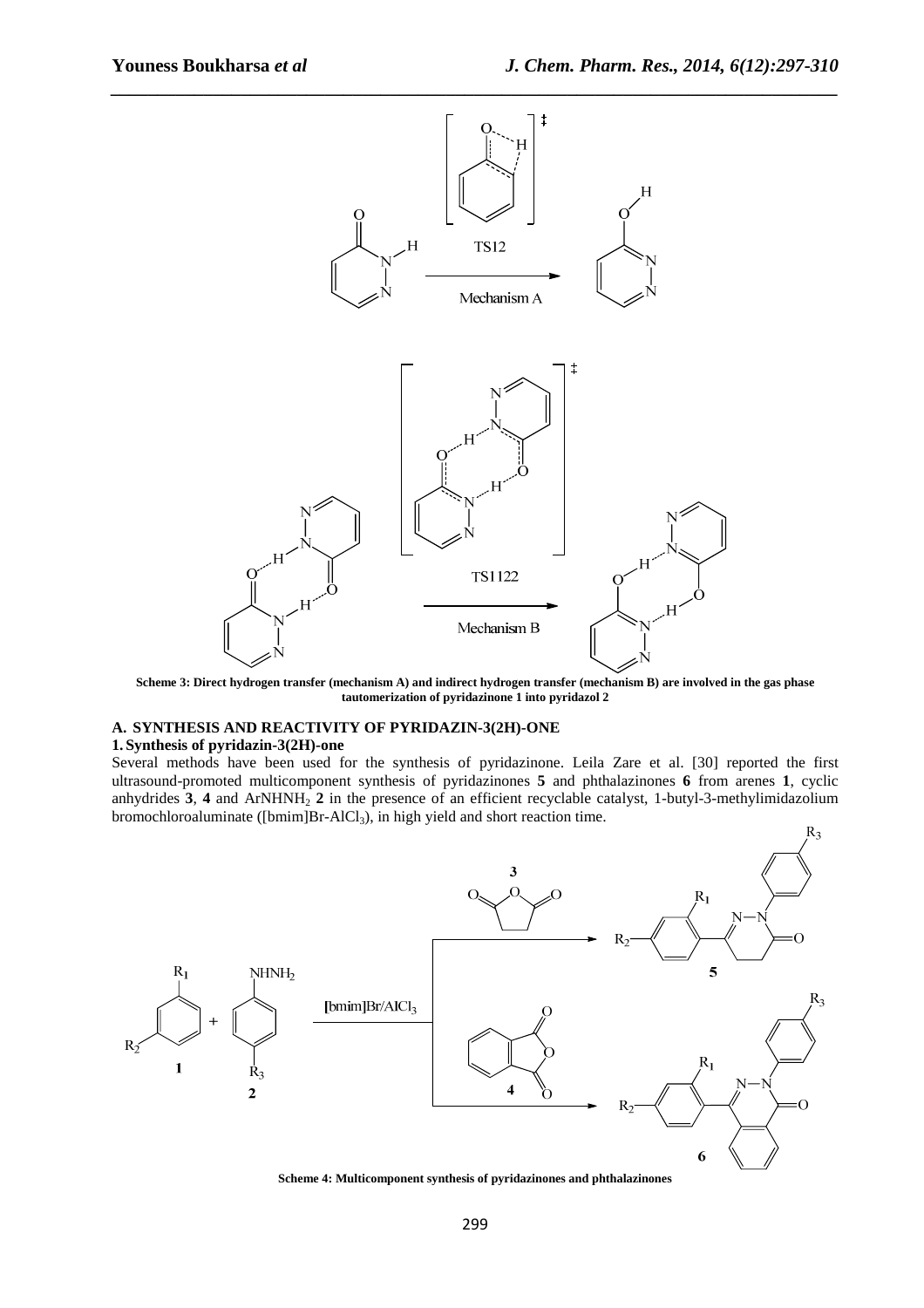The mechanism of reaction [30] goes through Friedel–Crafts acylation between arenes and cyclic anhydride over an efficient acidic catalyst to prepare keto-carboxylic acids. Intermolecular hydrazone formation followed by an intramolecular cyclization that led to the formation of pyridazinones and phthalazinones **(Scheme 5)**. For these reasons, the [bmim]Br/AlCl3 use as a catalyst, because of its environmental compatibility, reusability, operational simplicity, no toxicity, non-corrosiveness, low cost and ease of isolation.

*\_\_\_\_\_\_\_\_\_\_\_\_\_\_\_\_\_\_\_\_\_\_\_\_\_\_\_\_\_\_\_\_\_\_\_\_\_\_\_\_\_\_\_\_\_\_\_\_\_\_\_\_\_\_\_\_\_\_\_\_\_\_\_\_\_\_\_\_\_\_\_\_\_\_\_\_\_\_*



**Scheme 5: Proposed mechanism for the multicomponent synthesis of pyridazinones and phthalazinones** 



**Scheme 6 : Synthesis of pyridazinone**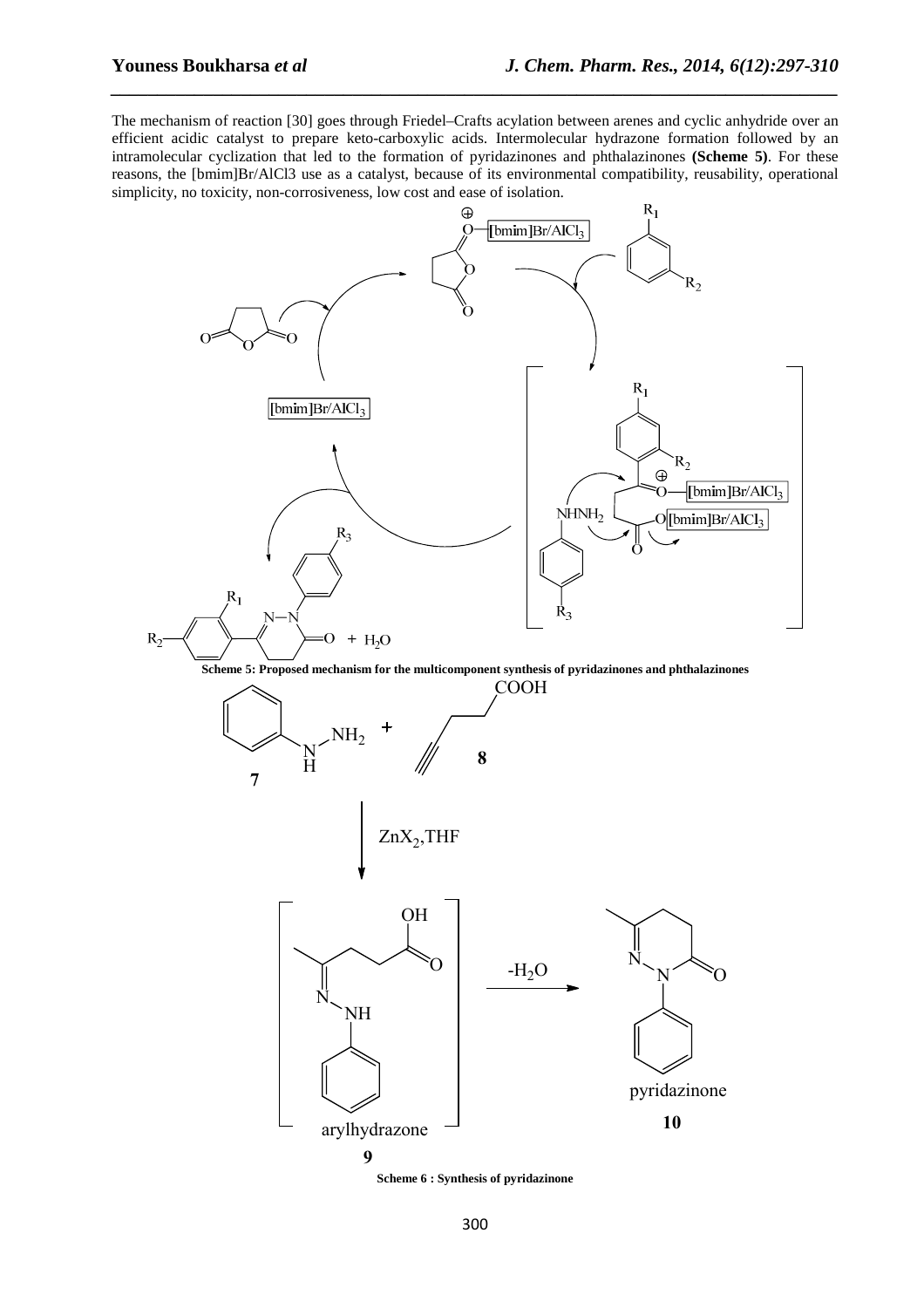In addition, Karolin AlexIn et al. [31] have developed a novel method for the synthesis of 6-methyl-2-phenyl-4,5 dihydropyridazin-3(2H)-one **10** based on domino hydrohydrazination and condensation reactions. Phenylhydrazine **7** react with 4-pentynoic acid **8** in the presence of 1 equiv  $ZnCl_2$  to give the corresponding pyridazinone in a one-pot process in moderate to good yields.

*\_\_\_\_\_\_\_\_\_\_\_\_\_\_\_\_\_\_\_\_\_\_\_\_\_\_\_\_\_\_\_\_\_\_\_\_\_\_\_\_\_\_\_\_\_\_\_\_\_\_\_\_\_\_\_\_\_\_\_\_\_\_\_\_\_\_\_\_\_\_\_\_\_\_\_\_\_\_*

In this study, Alexander V. Stepakov et al. [32] demonstrated a new approach to the synthesis of 4-(Naryl)carbamoylmethyl-4,5-dihydropyridazin-3(2H)-ones **14** by reaction of N-aryl substituted maleimide **11** with azines **12**. In some cases, Michael addition intermediates **13** were isolated, which were then converted into the corresponding 4,5-dihydropyridazin-3(2H)-ones. The reactions are operationally simple and do not require temperature manipulations or inert atmospheres.



**Scheme 8: Synthesis of thieno[3,4-d]pyridazinones**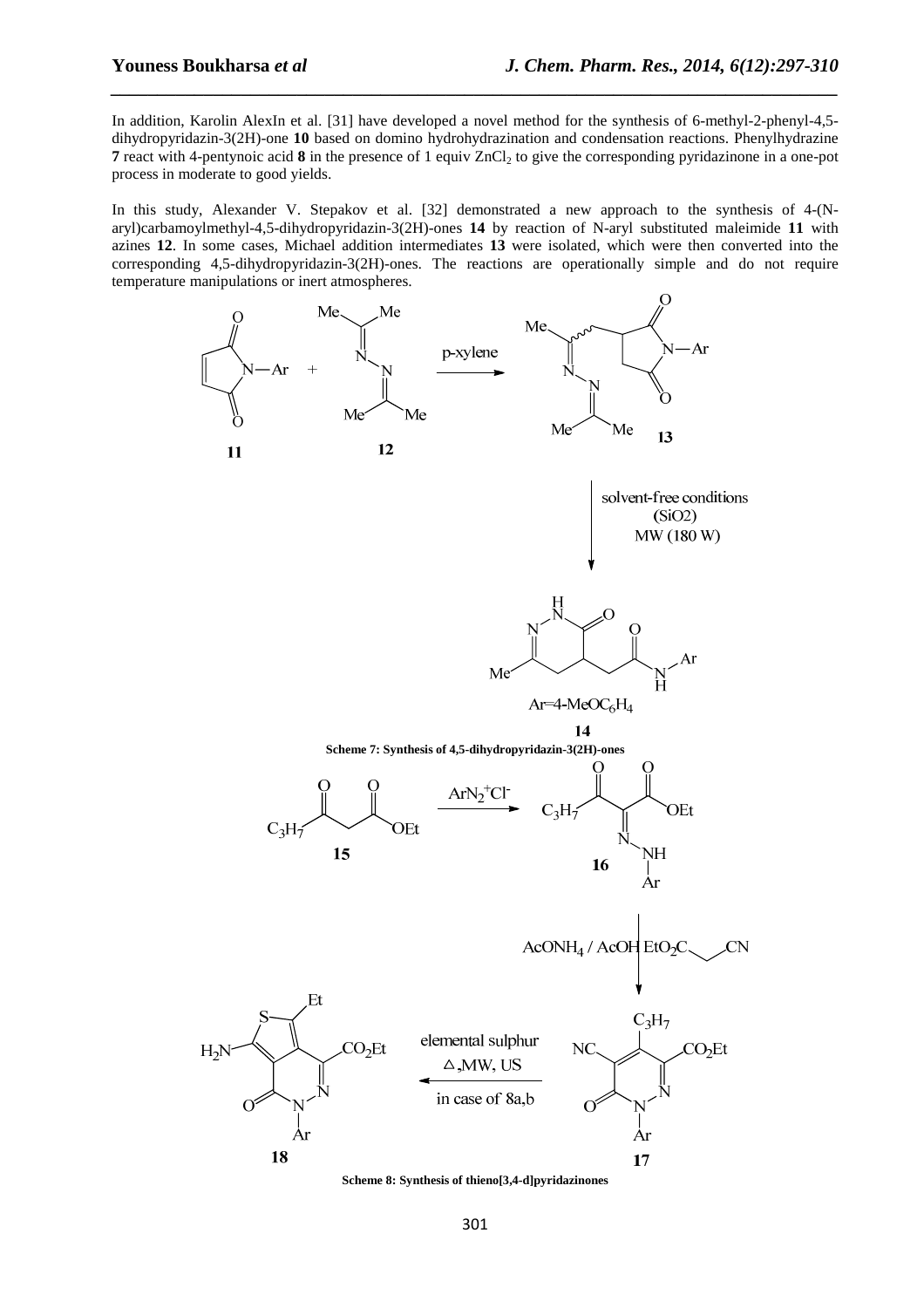In 2010, A novel environmentally benign methodology for the synthesis of thieno[3,4-d]pyridazinones **18** has been developed by Khadijah M. Al-Zaydi [33], avoiding volatile and toxic organic solvents. This neat reaction under both microwave and ultrasound irradiations gave excellent yield of products with lesser reaction time.

*\_\_\_\_\_\_\_\_\_\_\_\_\_\_\_\_\_\_\_\_\_\_\_\_\_\_\_\_\_\_\_\_\_\_\_\_\_\_\_\_\_\_\_\_\_\_\_\_\_\_\_\_\_\_\_\_\_\_\_\_\_\_\_\_\_\_\_\_\_\_\_\_\_\_\_\_\_\_*

Additionally, I.G. Rathish et al. [34] synthesized a series of novel pyridazinone derivatives bearing benzenesulfonamide moiety **22** by the condensation of appropriate aroylacrylic acid **20** and 4 hydrazinobenzenesulfonamide hydrochloride **21** in ethanol in 9.1-16.2% yield. The b-aroylacrylic acids **20** were obtained by a Friedel Craft's acylation through reported methods [35, 36]. The purity of the compounds was checked by TLC.



**Scheme 9: Synthesis of 6-aryl-2-benzenesulfonamide-pyridazinones** 

## **2. Reactivity of pyridazin-3(2H)-ones**

Recently, Wenyuan Qian et al. [37] reported the preparation of substituted [1,2,3]triazole-fused pyrazinopyridazindione tricycles **25** by a 'click and activate' approach in a four components, stepwise condensation. In the critical step of this process, the Cu(I) catalyzed [3+2] triazole **24** formation not only activates the neighboring group for the subsequent nucleophilic aromatic substitution, but it also anchors an ester group at the desired location for spontaneous cyclization with the nucleophile to finish the tricyclic **25** framework. As a result, a total of five new bonds and two new rings are formed in a highly organized fashion in one pot.



**Scheme 10: synthesis of [1,2,3]triazole-fused pyrazinopyridazindione tricycles by a 'click and activate' approach** 

In 2004, a convenient and versatile synthetic approach to novel 1,3-oxazolo[4,5-d]pyridazine-2(3H),7(6H)-diones **29 (schema 11)** and 1,3-oxazolo[4,5-d]pyridazine-7(6H)-ones **30 (schema 12)** is developed by Eugene B. Frolov. et al. [38] The oxazole ring was formed upon reaction of 5-amino-4-hydroxy-3(2H)-pyridazinone **28** with various carboxylic acid derivatives using a microwave-assisted procedure, which favors the reaction time and purity of the resulting products.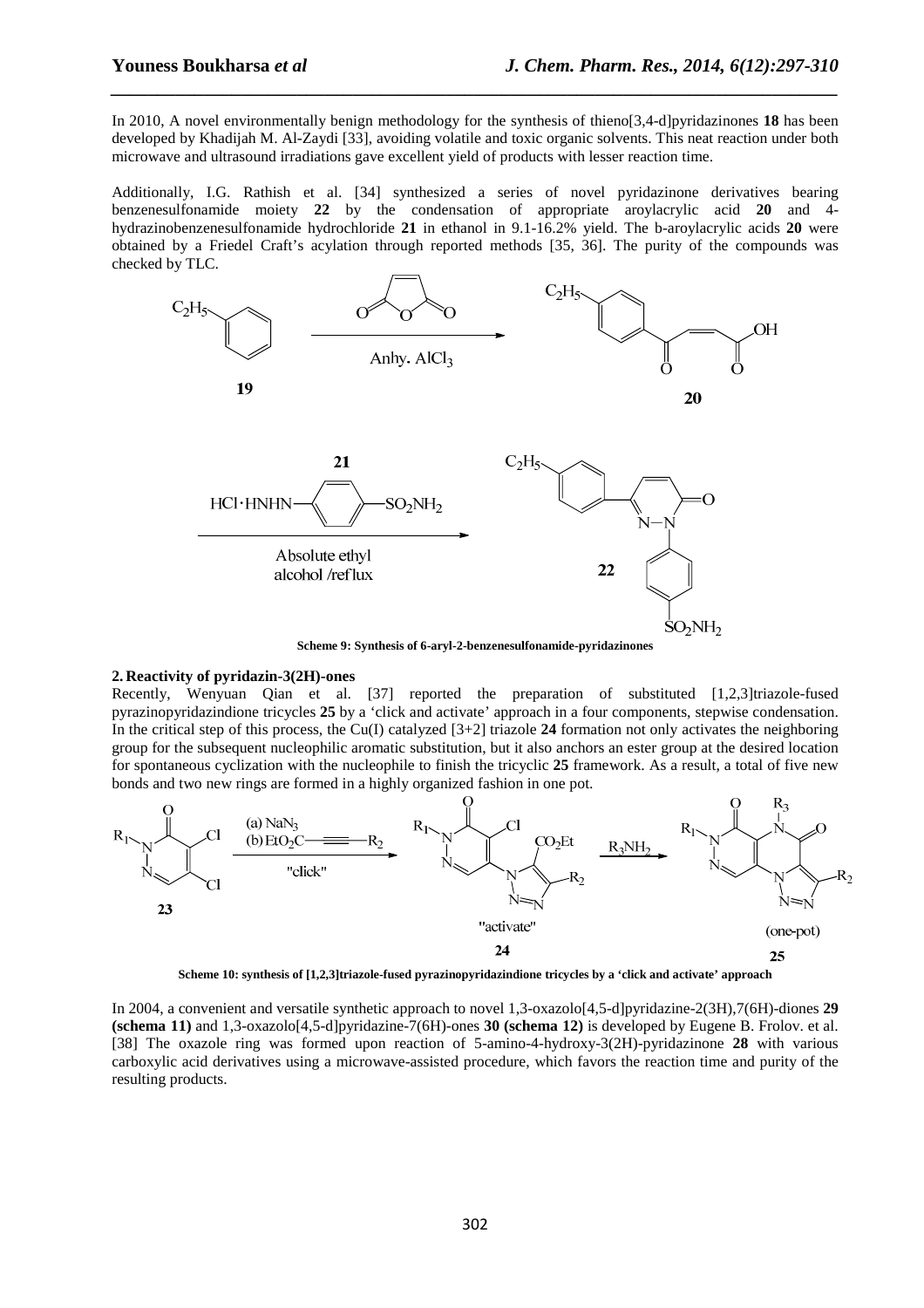

**Scheme 12: Synthesis of 1,3-oxazolo[4,5-d]pyridazine-7(6H)-ones** 

Additionally, Soliman's group [39] reported the synthesis of 4,5-dihydro-6-(4-methoxy-3-methylphenyl)-3(2H) pyridazinone derivatives. The synthesis of the first target compound, 4,5-dihydro-6-(4-methoxy-3 methylphenyl)- 3(2H)-pyridazinone **31**, was achieved by Friedel-Crafts acylation of o-cresyl methyl ether with succinic anhydride and subsequent cyclization of the intermediary g-keto acid with hydrazine hydrate. The Condensation of compound **31** with aromatic aldehydes in the presence of sodium ethoxide affords the corresponding 4-substituted benzyl pyridazinones **33a-d**, which are the tautomers of 4-arylidene derivatives **32a-d**. The dihydropyridazinone **31** underwent dehydrogenation upon treatment with bromine/acetic acid mixture to give **34**. Pyridazine **35** has been synthesized upon the reaction of pyridazinone **31** with 1,3-diphenyl-2-propen-1-one under the Michael addition reaction.



**Scheme 13: Synthesis of 4,5-dihydro-6-(4-methoxy-3-methylphenyl)-3(2H)-pyridazinone derivatives** 

The palladium-catalyzed cross-coupling reactions of halopyridazin-3(2H)-ones is a highly effective method for introducing different substituents in to the pyridazinone core. For example, the pyridazino[4,5-*c*]isoquiniolinone **39** were prepared by Zsuzsanna Riedl et al. [40] through the cyclization of the biaryl Suzuki-Miyaura coupling products from the reaction of 2-benzyl-4-chloro-5-methoxypyridazin-3(2*H*)-one **36** with 2-formylphenylboronic acid afforded the corresponding biaryl products **37** which were cyclized with ammonia. Removal of the *N*-benzyl protective group in position 2 yielded the unsubstituted tricyclic pyridazinones **39**.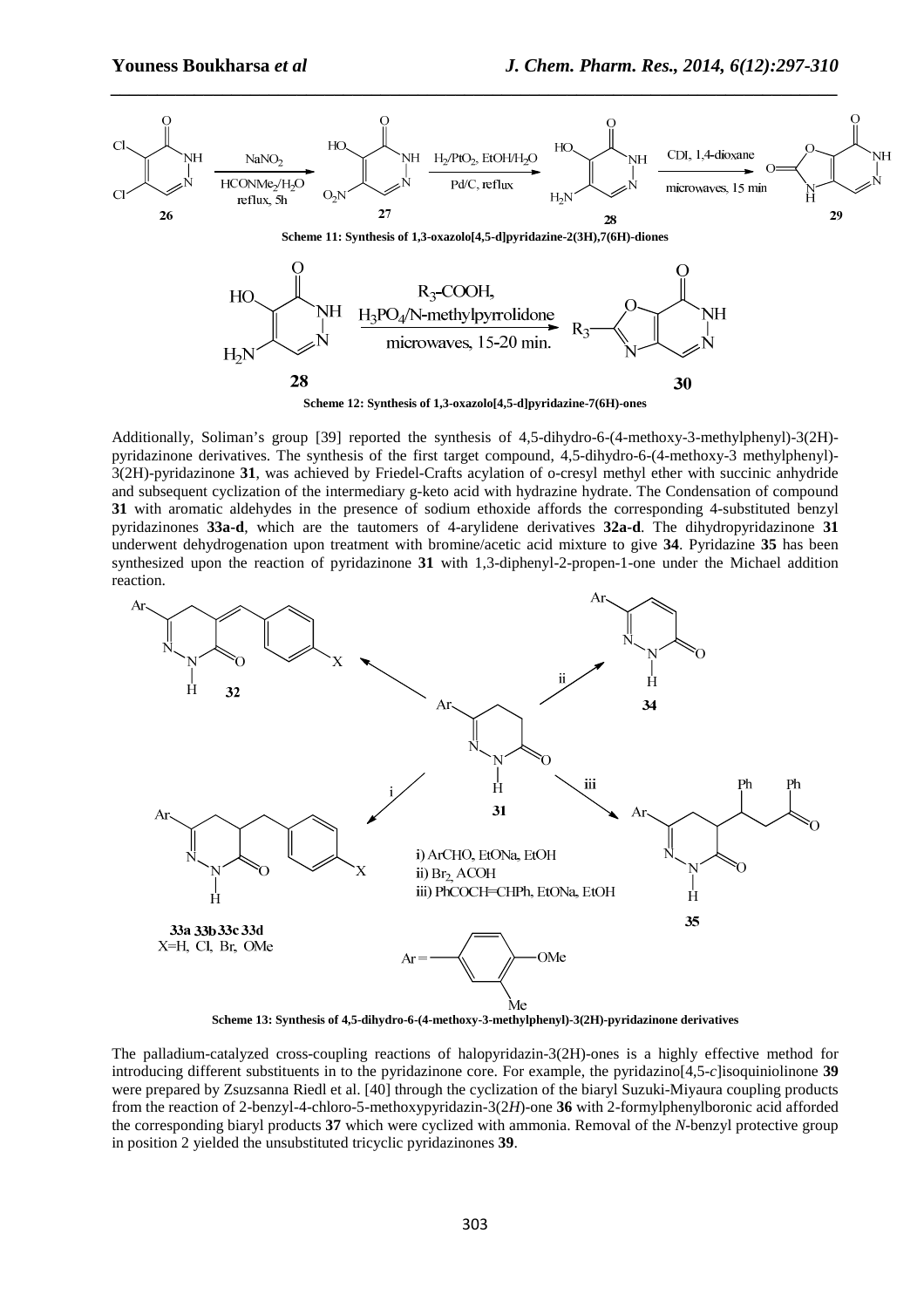

## **B. APPLICATION OF PYRIDAZINONE**

Multiple properties of pyridazinone derivatives have been well documented for decades, and their attachments with other heterocycles or metal ions often ameliorate the performances depending on the type of substituent and position of attachments. For its versatility, pyridazinone is broadly applied in pharmaceutical and agricultural; herein, we introduce them separately.

# **1. Applications in Pharmaceutical Chemistry**

A large number of pyridazinone and its derivatives have been reported to possess diverse pharmacological properties such as antiviral, antiparasitic, antitubercular, anticonvulsant, analgesic, and antisecretory activities. Moreover, much interest has also been focused on the antibiotic (including antibacterial and antifungal), antiinflammatory, and anticancer activities displayed by compounds incorporating other heterocyclic systems. Due to the different activities pyridazinone possess, we classify them as follows:

#### • **Anticancer Activity**

There are numerous reports available in the literature, which indicate the potential anticancer effects of pyridazinones **(figure 2)**.



**Figure 2: Structures of various pyridazinones exhibiting anticancer Activity** 

Shamim Ahmad et al. [41] synthesized a series of 6-(4-Hydroxy-2-Methylphenyl)-2-(p-sulfamylphenyl)-4,5 dihydropyridazine-3(2H)-one by condensation of the appropriate β-aroylpropionic acid and 4 hydrazinobenzenesulfonamide hydrochloride in ethanol and tested for anti-cancer, anti-inflammatory, and antimicrobial actions. Compound **40** showed high activity against HL-60 (TB) (leukemia), SR (leukemia), NCI-H522 (non-small-cell lung cancer), and BT-549 (breast cancer) with a GI50 value of less than 2  $\mu$ M. In addition, the p-methoxydichloropyridazone **41** [42] displayed a good inhibition of tumour growth in mice for the resistant MAC 16 cell line. Additionally, Murty's group [43] synthesized a series of new pyridazin-3(2H)-one derivatives. All the compounds were evaluated for their cytotoxicity toward five human cancer cell lines of different origins viz HeLa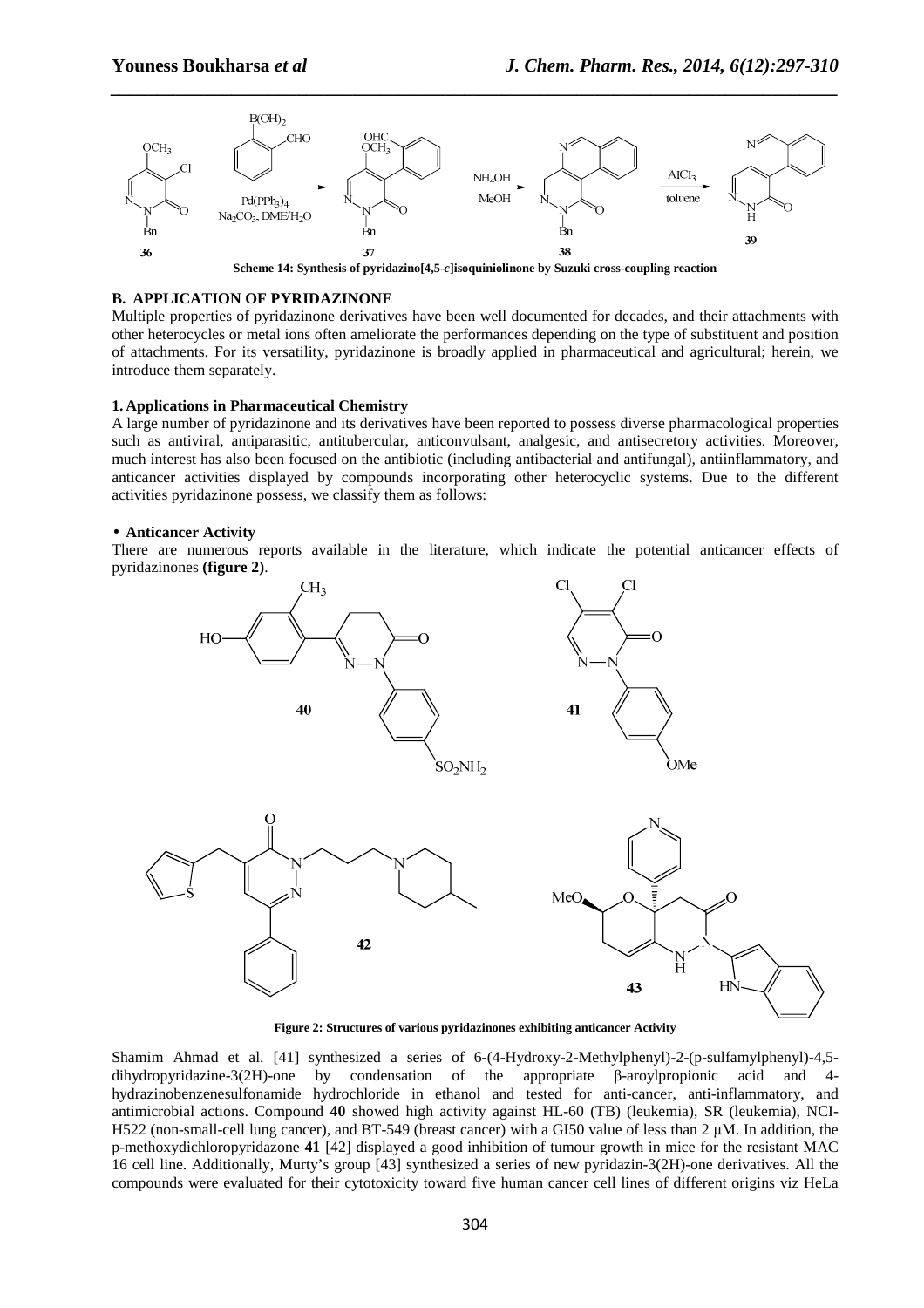(Cervical), SKBR3 (Breast), HCT116 (Colon), A375 (Skin) & H1299 (Lung). The compounds **42** exhibited good to moderate activity. In 2010, Taleb H. et al. [44] reported the development of a novel tetrahydro-2H-Pyrano[3,2 c]Pyridazin-3(6H)-one. The compound **43** showed a good antiproliferative activity against the SK-BR-3 breast cancer cell line.

*\_\_\_\_\_\_\_\_\_\_\_\_\_\_\_\_\_\_\_\_\_\_\_\_\_\_\_\_\_\_\_\_\_\_\_\_\_\_\_\_\_\_\_\_\_\_\_\_\_\_\_\_\_\_\_\_\_\_\_\_\_\_\_\_\_\_\_\_\_\_\_\_\_\_\_\_\_\_*

#### • **Anti-inflammatory, analgesic and antinociceptive activities**

Great attention has been paid to the compounds containing a pyridazin-3(2H)-one moiety, due to their potential biological activities as anti-inflammatory, analgesic and antinociceptive agents **(figure 3)**.



**Figure 3: Structures of various pyridazinones bearing analgesic, anti-inflammatory and antinociceptives activities** 

In this study, eighteen new isoxazolo<sup>[4,5-d]pyridazin-4(5H)</sup>-one derivatives [45] were synthesized and tested for anti-inflammatory activity in vitro (COX-1/COX-2, 5-LOX) and in vivo (rat paw edema assay). The most potent compound **44** exhibited the best anti-inflammatory profile by inhibiting. In addition to that, the 6-(4′-Phenylphenyl)- 2-(4-sulfamoylphenyl)-4,5-dihydropyridazin-3(2H)-one **45** [46] were prepared and evaluated for their antiinflammatory activity in carrageenan-induced rat paw edema model. This compound **45** exhibited anti-inflammatory activity comparable to that of celecoxib (at 5 h). In another study, Compound **46** demonsstrated the greatest in vivo activity with ED50 equal to 17 µmol compared with celecoxib with no ulceration on the gastric mucosa [47]. M. M. Saeed et al. [48] synthesized several series of pyridazine and pyridazinone derivatives and tested, in vivo, for their anti-inflammatory and ulcerogenic properties against indomethacin, as a reference compound. Compounds **47** and **48** have shown a potent anti-inflammatory activity more than indomethacin with rapid onset of action and safe gastric profile. In the MTT assay in vitro, both compounds were identified as potent and selective COX-2 inhibitors. In 2012, Mohammad Asif [49] synthesized a series of 6-(m-Nitrophenyl)-4-sustituted benzylidene-4,5 dihydropyridazin-3(2H)-Ones. This compound **49** showed significant analgesic activity when compare to control group and were found less potent than reference drug aspirin. Same 6-substituted-3(2H)-pyridazinone-2-acetyl-2-(psubstituted benzal)hydrazone derivatives have been synthesized and evaluated for analgesic and anti-inflammatory activities by Gokce et al. [50] as analgesic and anti-inflammatory. The structures of compounds were elucidated by spectral and elemental analysis. The Compound **50** showed good analgesic activity than acetylsalicylic acid (ASA). Also these derivatives demonstrated anti-inflammatory activity as well as standard compound indomethacin. Side effects of the compounds were examined on gastric mucosa. None of the compounds showed gastric ulcerogenic effect compared with reference nonsteroidal anti-inflammatory drugs (NSAIDs). Recently, Tiryaki et al. [13]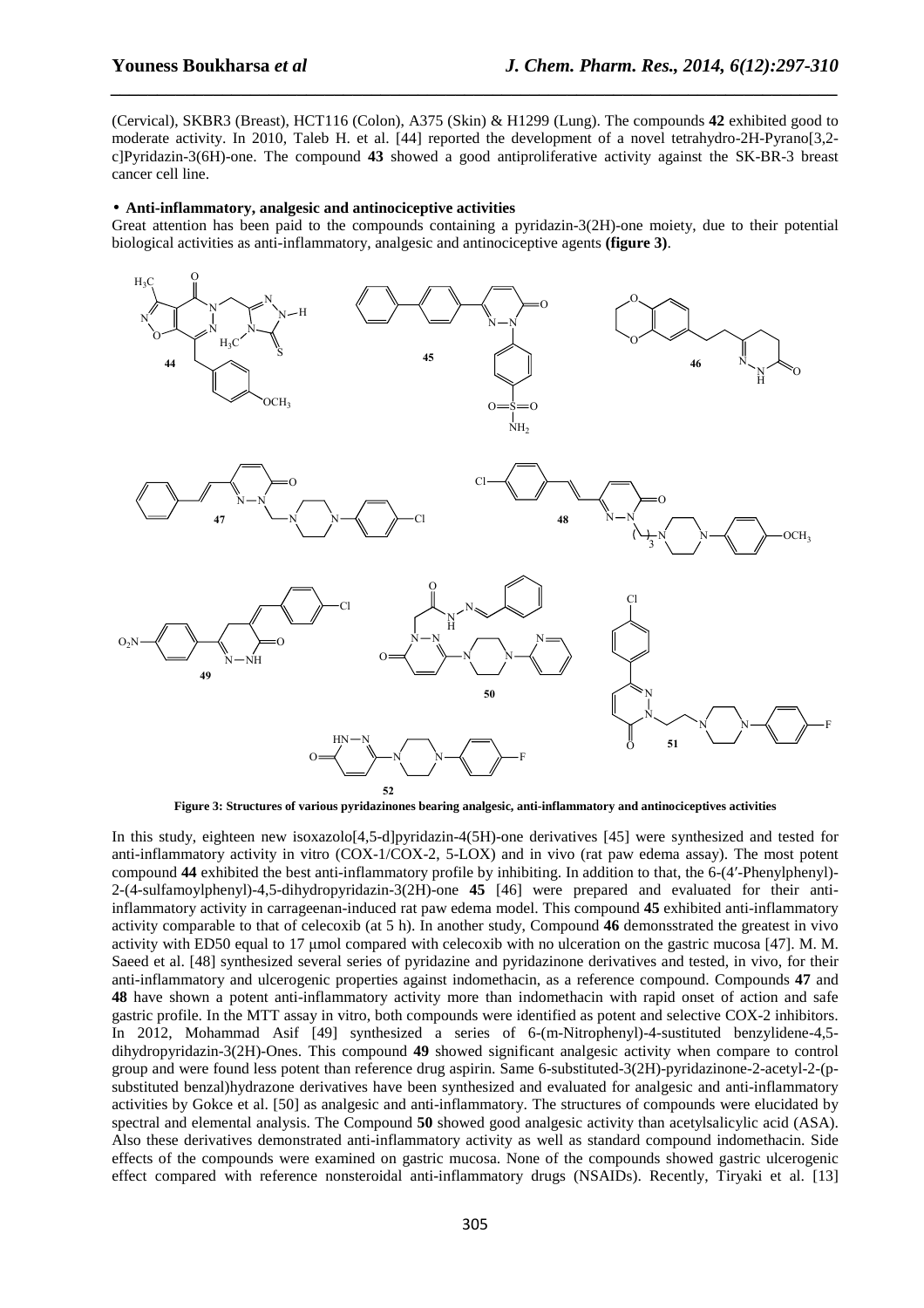reported the synthesis and pharmacological evaluation of 2,6-disubstituted-3(2H) pyridazinone derivatives. The compound **51** showed the best analgesic and anti-inflammatory activities without causing any gastric effect in stomachs of tested animals. A series of 3-pyridazinones carrying morpholino, arylpiperidino and arylpiperazino moiety in the position 6 [51] were synthesized and evaluated for antinociceptive activity. In the modified Koster test in mice 4-(4-fluorophenyl) piperazine **52** was found the most active compound than aspirin in the antinociceptive activity test. In another study, Deniz S. Dogruer et al. [52] report the synthesis of a novel series. All the compounds (at 100 mg/kg dose) have been found more potent than aspirin.

*\_\_\_\_\_\_\_\_\_\_\_\_\_\_\_\_\_\_\_\_\_\_\_\_\_\_\_\_\_\_\_\_\_\_\_\_\_\_\_\_\_\_\_\_\_\_\_\_\_\_\_\_\_\_\_\_\_\_\_\_\_\_\_\_\_\_\_\_\_\_\_\_\_\_\_\_\_\_*

## • **Antihypertensive activity**

Many research groups have been interested in 3(2H)-pyridazinones for the development of potential antihypertensive agents.

6-(4-Ethylphenyl)-2-[(4-methylpiperazin-1-yl)methyl]-4,5-dihydropyridazin-3(2H)-one [53] were synthesized in order to determine their antihypertensive properties by non-invasive method using Tail Cuff method. The compound **53** showed good antihypertensive activity. A number of 6-(substituted phenyl)-2-(4-substituted phenyl-5-thioxo-4,5 dihydro-1H-1,2,4-triazol-3-yl)-4,5-dihydropyridazin-3(2H)-one derivatives [54] were synthesized and evaluated for antihypertensive activities by non-invasive method using Tail Cuff method. The compound **54** showed appreciable antihypertensive activity comparable with that of standard hydralazine and propranolol.



**Figure 4 : Pyridazinones as antihypertenseur agents**

#### • **Antimicrobial activity**

Recently, Didem Tiryaki et al. [13] synthesized of some new 2,6-disubstituted-3(2H)-pyridazinone derivatives and screened for their antibacterial and antifungal activities against some pathogenic strains. These compounds might be relatively good candidates to develop better antifungal agents against C. albicans and C. krusei. In addition, some 6- (4-Chlorobenzoyl)-2-substituted-3-oxo-2,3-dihydropyridazine-4-carboxylic acid ethyl ester derivatives [55] were synthesized and evaluated for antimicrobial activity. The compound **55** were found to exhibit strong inhibitory effects on the growth of Gram-positive bacteria especially *Bacillus subtilis*, comparable to ampicillin, which was used as the reference compound.



**Figure 5: Pyridazinones as antimicrobial agents** 

The new various metal complexes of 5-benzoyl-4-hydroxy-2-methyl-6-phenyl-2H-pyridazin 3-one were synthesized. All the complexes were evaluated for their antimicrobial activities against Gram-positive, Gramnegative bacteria and fungi using microdilution procedure. The **Cd(II)** and **Ni(II)** complexes exhibited selective and effective activities against one Gram-positive bacterium (*Staphylococcus aureus* ATCC 6538), one Gram-negative bacterium (*Pseudomonas putida* ATCC 12633) and against two yeast (*Candida albicans* ATCC 27541 and *Candida tropicalis* 1828) in contrast to poor activity observed other microorganisms [56].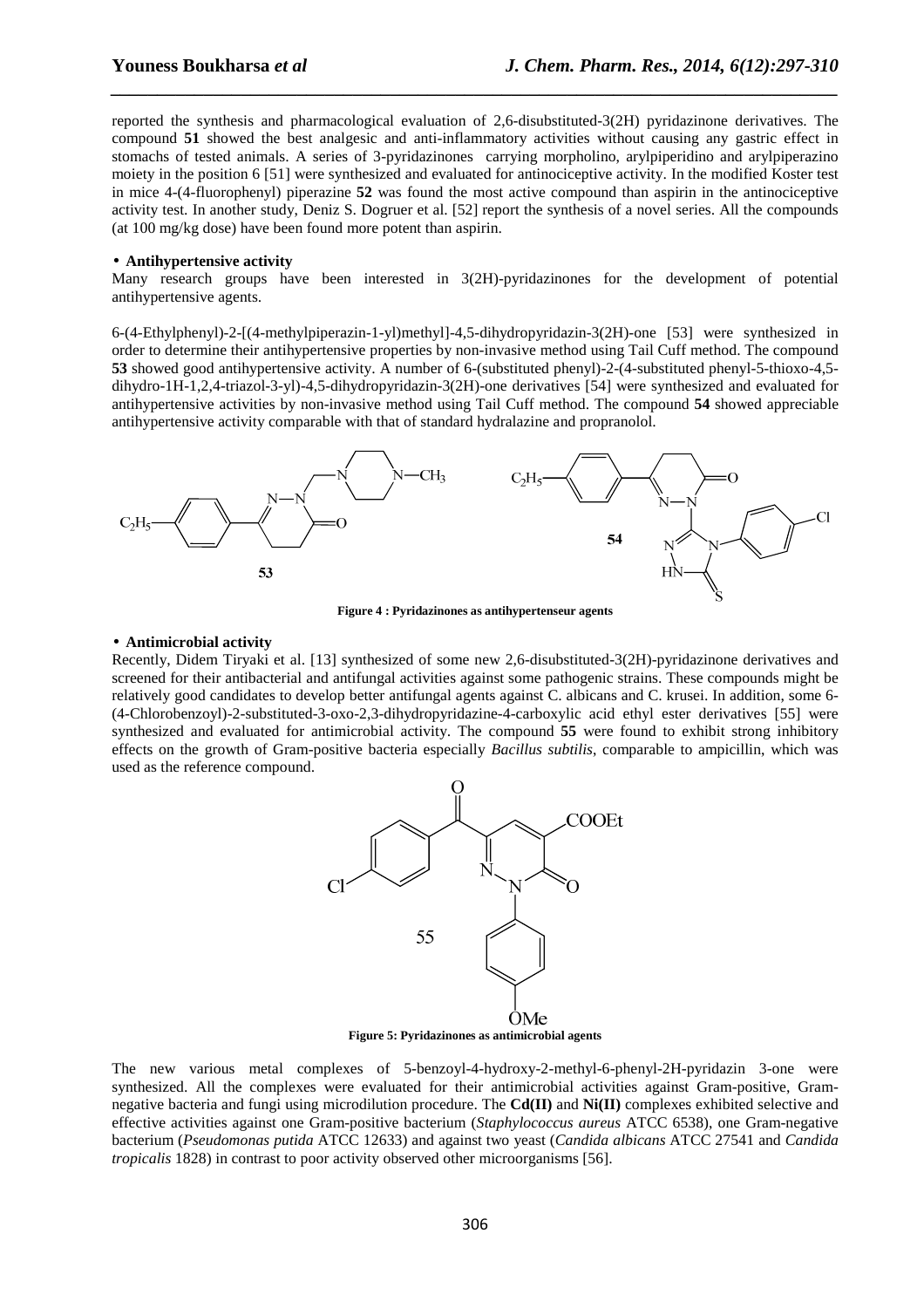

**Figure 6: Supposed structure of the M (II) complexes** 

### • **Inhibitors of Hepatitis C virus (HCV) NS5B polymerase**

In this study, 4-(1,1-Dioxo-1,4-dihydro-1λ6-benzo[1,4]thiazin-3-yl)-5-hydroxy-2H-pyridazin-3-one [57] analogs were discovered as a novel class of inhibitors of HCV NS5B polymerase. Structure-based design led to the identification of compound **56** that displayed potent inhibitory activities in biochemical and replicon assays (1b IC50  $<$  10 nM; 1b EC50 = 1.1 nM) as well as good stability toward human liver microsomes (HLM t1/2 > 60 min).



**Figure 8: Pyridazinones as antioxidants agents**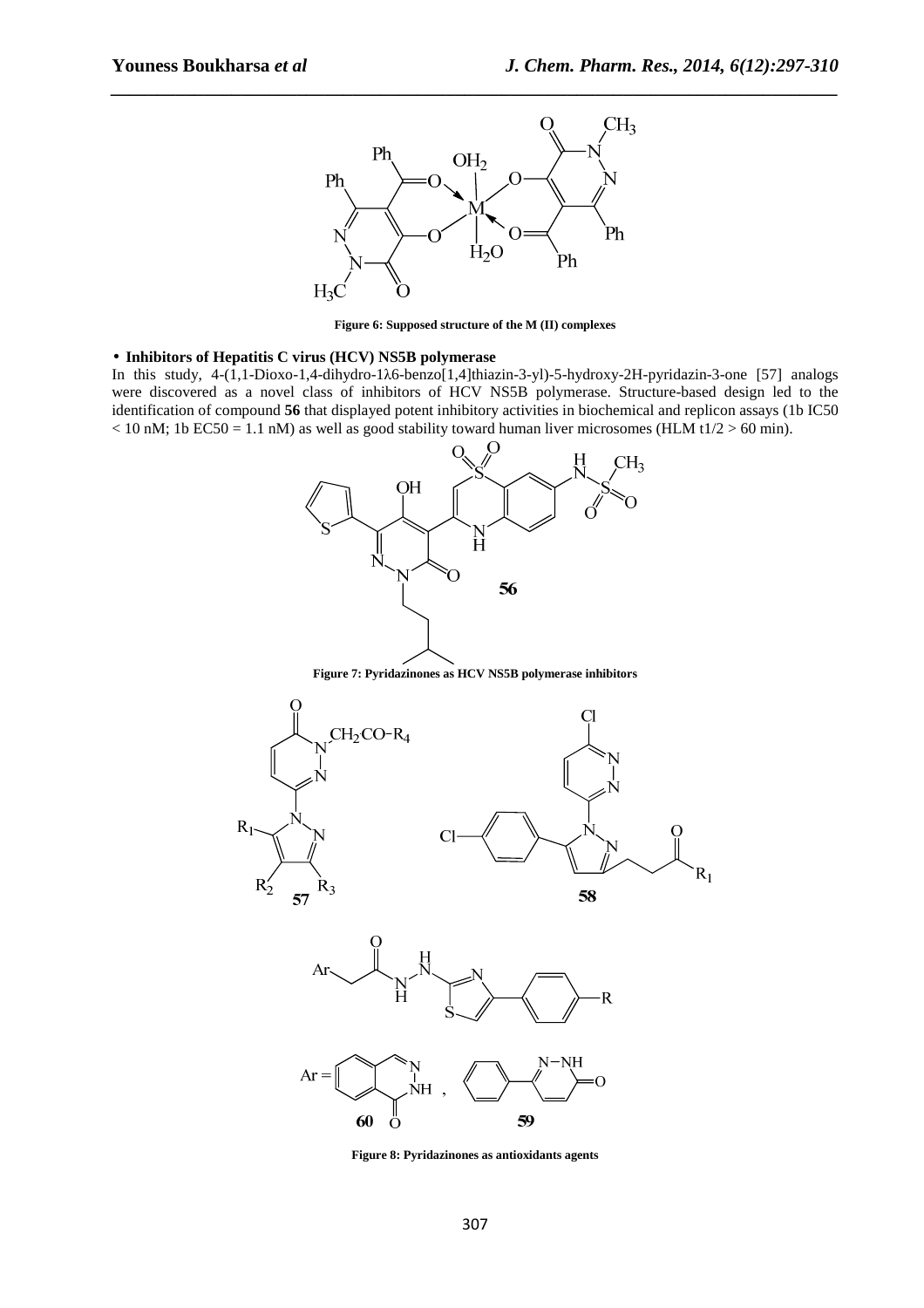#### • **Antioxidant Activity**

Antioxidants are compounds that can delay, inhibit, or prevent the oxidation of materials that can be oxidized by scavenging free radicals and help in diminishing oxidative stress. Based on these findings a series of 2H-pyridazine-3-one **57** and 6-chloropyridazine **58** [58] analogues was tested in vitro on superoxide formation and effects on lipid peroxidation were determined against α-tocopherol. Most of the compounds have strong inhibitory effect on superoxide anion (between 84% – 99%) at  $10^{-3}$  M concentration. In addition, these compounds showed similar activity to  $\alpha$ -tocopherol at 10<sup>-3</sup> M concentrations. In another study, Cem Yamalı et al. [59] synthesized of some 3(2H)-pyridazinone **59** and 1(2H)-phthalazinone **60** derivatives and tested for antioxidant properties. Almost all the synthesized compounds showed excellent activity with inhibition values in the range of  $89.22 \pm 0.31 - 93.29 \pm 0.21$ %, better than that of reference compound ascorbic acid (31.83  $\pm$  2.01) at 10  $\mu$ M concentration, particularly in the DPPH (1,1-diphenyl-2-picrylhydrazyl) radical scavenging assay.

*\_\_\_\_\_\_\_\_\_\_\_\_\_\_\_\_\_\_\_\_\_\_\_\_\_\_\_\_\_\_\_\_\_\_\_\_\_\_\_\_\_\_\_\_\_\_\_\_\_\_\_\_\_\_\_\_\_\_\_\_\_\_\_\_\_\_\_\_\_\_\_\_\_\_\_\_\_\_*

# **2. Applications in Agromedicine Chemistry**

Pyridazinones have been used in numerous applications in the fungal, weed, and insect control sectors of agriculture.

#### • **Applications as insecticides and acaricides**

The search for new, specific acaricides, which has been conducted mainly by research-based agrochemical companies, has resulted in a number of compounds providing selective mite control. For example, NC-129 (pyridaben) **61**, a pyridazinone derivative, is a new acaricide and insecticide discovered by Nissan Chemical Industrial, Ltd. Japan, for controlling mites and some insects such as white flies, aphids and thrips [60]. NC-170 **62** is a highly selective juvenoid, and it strongly inhibits metamorphosis in planthopper when topically applied to midpenultimate larvae [61]. In addition, a total of 20 new oxadiazolyl 3(2H)-pyridazinones were synthesized by Song Cao et al. [62]. The bioassay tests show that some compounds exhibited good antifeedant activity on the Asiatic corn borer *Ostrinia furnacalis* (Guenee) compared with commercial azadirachtin. The feeding deterrency of **63** was 57% at 500 mg/kg concentration.



**Figure 9: Pyridazinones as insecticides and acaricides agents** 

#### • **Applications as herbicide**

Bean, G. A. et al. [25] reported the influence of two pyridazinone herbicides 4-chloro-5-(dimethylamino)-2-α,α,αtrifluro-m-tolyl-3(2H)-pyridazinone and 4-chloro-5-(dimethylamino)-2-phenyl-3(2H)-pyridazinone represented by structures **64, 65**, respectively, on aflatoxin production by aspergillus flavus and A. parasiticus. This influence was studied in liquid media. Mycelia production was not affected by 20, 40 or 60 ug of herbicide per ml; however, aflatoxin production by A. parasiticus was higher in media with herbicide, whereas A. flavus produced lower aflatoxin levels. Pyrazon **66** or PCA (amino-5-chloro-4-phenyl-pyridazin-3(2H)-one) appears for several years among the herbicides and a number of publications concerning the behavior of pyrazon in the soil. Smith and Meggitt [63] reported that pyrazon remains the only observable metabolite, this metabolite is also more persistent than the parent compound. These same authors, student movement pyrazon in the field [64], have shown that two months after application of 2.7 kg / ha, 80 to 100% of the herbicide were in the top five centimeters of soil. The study Smith & Meggitt [65] also performed on the adsorption of pyrazon appear that there is a strong correlation ( $r =$ 0.9) between the adsorbed amount and the rate of soil organic matter. In a study conducted in comparison with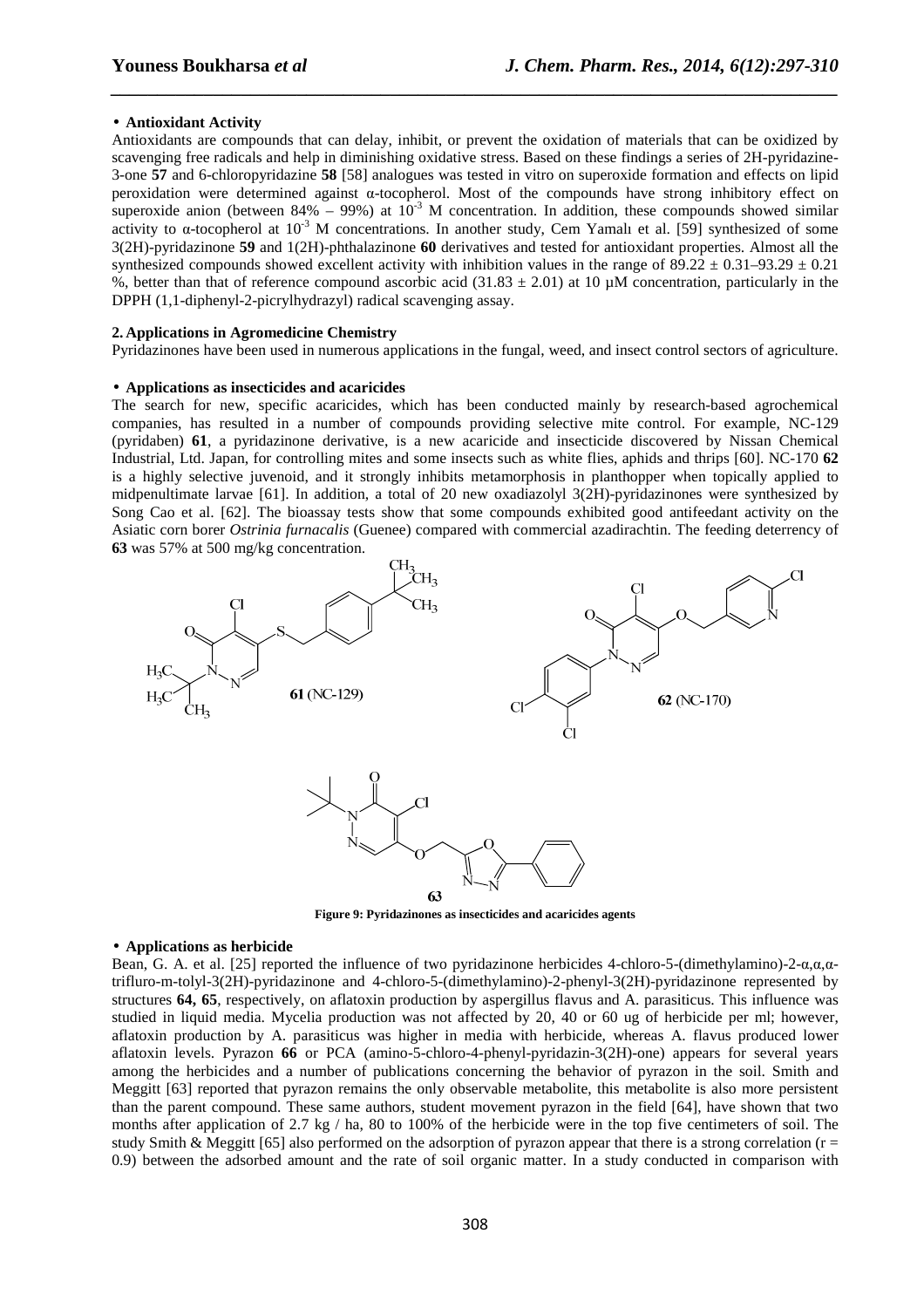aldicarb [2-methyl-2-(methylthio) propionaldehyde O-(methyl carbamoyl) oxime] **67** to show pyrazon resisted well to the training by leaching [66].

*\_\_\_\_\_\_\_\_\_\_\_\_\_\_\_\_\_\_\_\_\_\_\_\_\_\_\_\_\_\_\_\_\_\_\_\_\_\_\_\_\_\_\_\_\_\_\_\_\_\_\_\_\_\_\_\_\_\_\_\_\_\_\_\_\_\_\_\_\_\_\_\_\_\_\_\_\_\_*



**Figure 10: Pyridazinones as herbicides agents** 

#### **CONCLUSION**

Pyridazinones has been a subject of intensive research. This heterocyclic moiety has great biological significance. A vast literature has been accumulated over the years and chemistry of pyridazinone continues to be a blossoming field. The anticancer, anti-inflammatory, analgesic, antinociceptive, antimicrobial and antihypertensive activities are the most encouraging activities for the chemists, pharmacologists and researchers. Ultimately, the research on insecticides, acaricides and herbicides activities has given positive results. In this review, we have investigated the synthesis and biological activity of various pyridazinone derivatives, mainly focusing on the most potent molecules which exhibited the higher biological profile.

#### **Acknowledgement**

We thank Dr. Ilham BEZZA, Pr. Najat ZAOUI and Pr. Jaouad El HARTI for their valuable input in this work.

#### **REFERENCES**

[1] H Xu; H Zhang; EN Jacobsen. *Nat Protocols*, **2014**, 9(8), 1860-1866.

[2] W Li; Y Wu; Q Zhang; H Tian; W Zhu. *ACS Appl Mater Interfaces*, **2012**, 4(3), 1822-1830.

[3] SG Smith; R Sanchez; M-M Zhou. *Chem Biol*, **2014**, 21(5), 573-583.

[4] S-M Yang; Y Tang; T Rano; H Lu; G-H Kuo; MD Gaul; Y Li; G Ho; W Lang; JG Conway; Y Liang; JM Lenhard; KT Demarest; W Murray. *Bioorg Med Chem Lett*, **2014**, 24(5), 1437-1441.

[5] KV Sashidhara; KB Rao; VKushwaha; RK Modukuri; R Verma; PK Murthy. *Eur J Med Chem*, **2014**, 81(0), 473-480.

[6] K Karrouchi; L Doudach; L Chemlal; M Karim; J Taoufik; Y Cherrah; S Radi; E Faouzi; M Ansar. *Int J Pharm*, **2014**, 4(2), 79-87.

[7] C Pérez-Balado; D Ormerod; W Aelterman; N Mertens. *Org Process Res Dev*, **2007**, 11(2), 237-240.

[8] M Meisenbach; T Allmendinger; C-P Mak. *Org Process Res Dev*, **2003**, 7(4), 553-558.

[9] P Nagle; Y Pawar; A Sonawane; S Bhosale; D More. *Med Chem Res*, **2014**, 23(2), 918-926.

[10] MA El-Hashash; DB Guirguis; NAM Abd El-Wahed; MA Kadhim. *J Chem Eng Process Technol*, **2014**, 5(195), 7.2-7.8.

[11] DGH Livermone; RC Bethell; N Cammack. *J Med Chem*, **1993**, 36, 3784–3794.

[12] D Csókás; I Zupkó; BI Károlyi; L Drahos; T Holczbauer; A Palló; M Czugler; A Csámpai. *J Organomet Chem*, **2013**, 743(0), 130-138.

[13] D Tiryaki; M Sukuroglu; DS Dogruer; E Akkol; S Ozgen; MF Sahin. *Med Chem Res*, **2013**, 22(6), 2553-2560.

[14] E Banoglu; Ç Akoğlu; S Ünlü; E Küpeli; E Yeşilada; MF Şahin. *Arch Pharm*, **2004**, 337(1), 7-14.

[15] S Baytas; N Inceler; KF Mavaneh; MO Uludag; N Abacioglu; M Gokce. *Turk J Chem*, **2012**, 36(1), 734 – 748.

[16] B Sharma; A Verma; UK Sharma; S Prajapati. *Med Chem Res*, **2014**, 23(1), 146-157.

[17] DW Robertson; JH Krushinski; BG Utterback; RF Kauffman. *J Med Chem*, **1989**, 32(7), 1476-1480.

[18] S Demirayak; AC Karaburun R Beis. *Eur J Med Chem*, **2004**, 39(12), 1089-1095.

[19] P Mátyus; J Kosáry; E Kasztreiner; N Makk; E Diesler; K Czakó; G Rabloczky; L Jaszlits; E Horváth; Z Tömösközi; G Cseh; E Horváth; P Arányi. *Eur J Med Chem*, **1992**, 27(2), 107-114.